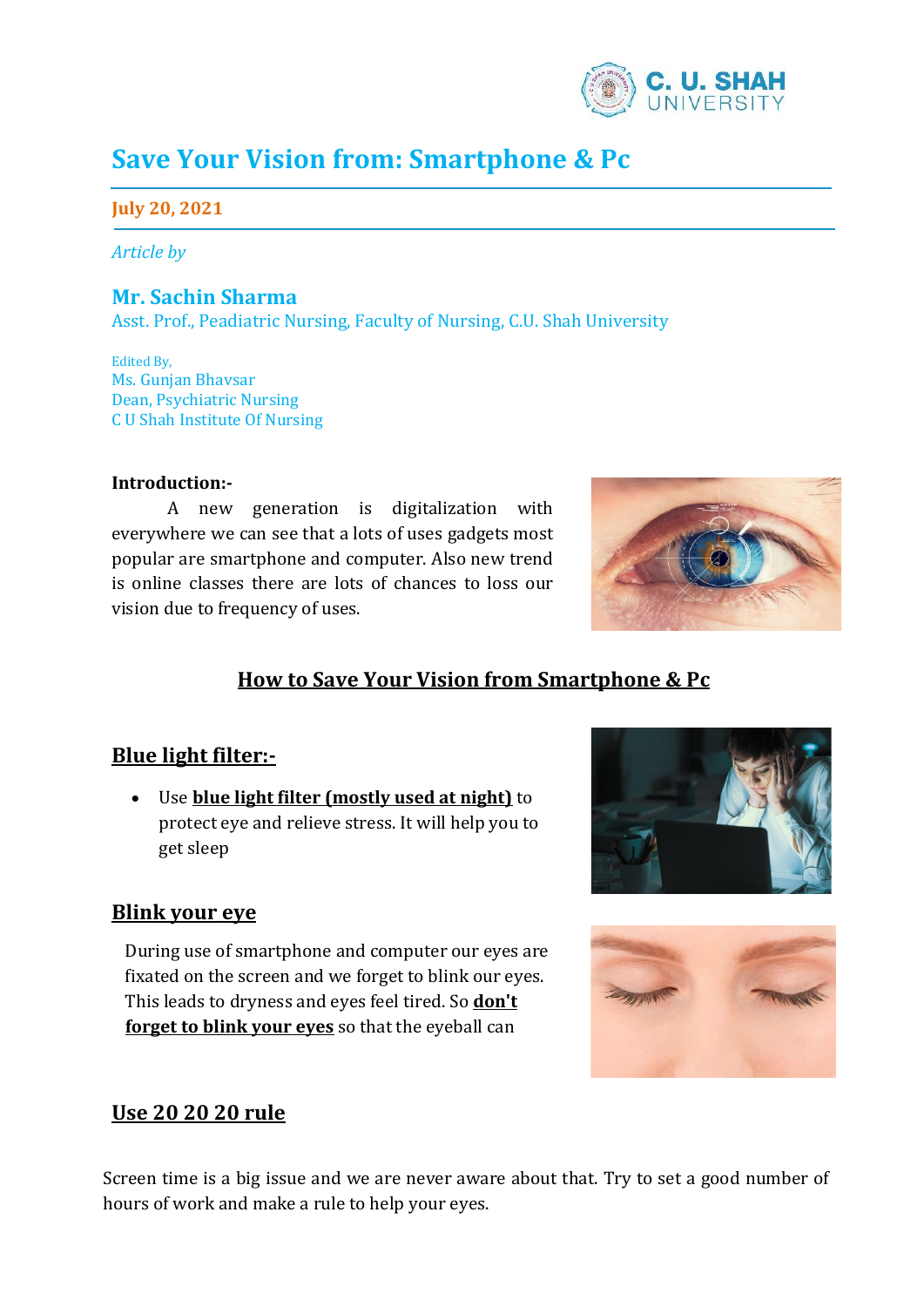





on the screen take a break.

1. **Stop your screen** - After every **20 minutes** spent

2. Look at something about **20 feet away** for 20 seconds**.**

# **Uses dark mode**

In every smart phone an App gives us **the Dark Mode** option. Use it as much as possible to reduce our eye strain, red eye, blurring vision & dryness.



# **Use specs**

**Use Specs** if you have visibility issues like you can't focus on small word or blurring of vision then use specs that reduce your eyes efforts.